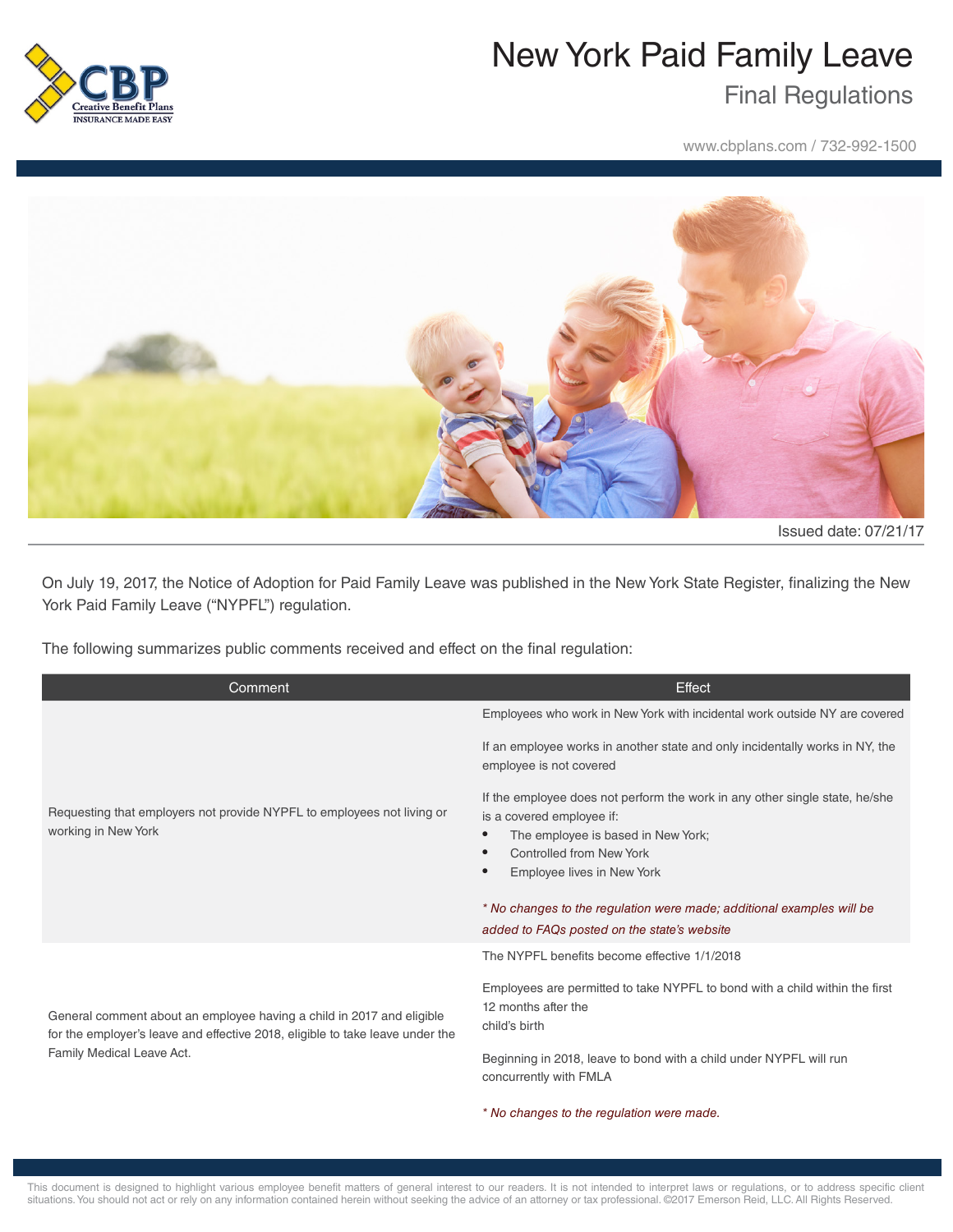| Comment                                                                                                                                                                             | Effect                                                                                                                                                        |
|-------------------------------------------------------------------------------------------------------------------------------------------------------------------------------------|---------------------------------------------------------------------------------------------------------------------------------------------------------------|
| General question about the requirement of an employer to deduct NYPFL<br>contributions beginning 7/2017.                                                                            | An employer may, but is not required to, take employee contributions<br>beginning July 2017.                                                                  |
|                                                                                                                                                                                     | * No changes to the regulation were made.                                                                                                                     |
| Clarification on whether an employee working less than 20 hours is<br>eligible for NYPFL benefits on the 175th day of work OR the 175th day of<br>employment.                       | An employee working less than 20 hours is eligible for NYPFL on the 175th<br>day worked.                                                                      |
|                                                                                                                                                                                     | * No changes to the regulation were made.                                                                                                                     |
| Request to clarify if paid time off counts towards eligibility hours if the<br>employee contributed to NYPFL.                                                                       | Paid time off in which deductions are made count towards the number of<br>work days necessary to meet the 20 hour per week eligibility.<br>* Change was made. |
| Concern over the NYPFL definition of average weekly pay when an<br>employee takes intermittent leave and the week the employee takes the<br>leave, the employee works less than the | Employer may exclude the final partial week when calculating the average<br>weekly wage.                                                                      |
| full week.                                                                                                                                                                          | * Change was made.                                                                                                                                            |
|                                                                                                                                                                                     | Yes, the employer may use fractions to accurately calculate an average daily                                                                                  |
| Question relating to calculation of average weekly rate. Can the employer<br>use fractional number of days to calculate the average daily rate?                                     | wage.                                                                                                                                                         |
|                                                                                                                                                                                     | * Change was made.                                                                                                                                            |
| Question relating to an employee that becomes eligible for NYPFL, is laid-<br>off, and is then rehired. Must the employee requalify for NYPFL?                                      | No, an employee may take an unpaid leave of absence, with employer<br>approval, and immediately become eligible for benefits upon return.                     |
|                                                                                                                                                                                     | * No changes to the regulation were made.                                                                                                                     |
| Relating to state employers - Must state employers provide an option of<br>waiver to employees or is it permissive?                                                                 | State employers are required to provide a waiver option.                                                                                                      |
|                                                                                                                                                                                     | * Change was made.                                                                                                                                            |
| Request to allow employers to choose measurement methods similar to                                                                                                                 | Employers may choose any method used under FMLA.                                                                                                              |
| FMLA to calculate the 12-month period.                                                                                                                                              | * No changes to the regulation were made.                                                                                                                     |
| Request to require Collective Bargaining Agreements ("CBAs") to provide<br>benefits at least as beneficial as NYPFL.                                                                | NYPFL requires approval of a collectively bargained plan                                                                                                      |
|                                                                                                                                                                                     | * Change was made.                                                                                                                                            |
| Comment from carriers expressing concern over pre-filed claim confirmation<br>of receipt required to be completed in one day.                                                       | The NYPFL requires a carrier to send a list of required documents within five<br>business days of receiving a NYPFL leave request.                            |
|                                                                                                                                                                                     | After documents are received, the carrier must review the information and<br>ensure its accuracy.                                                             |
|                                                                                                                                                                                     | Change made to allow the carrier three days to acknowledge receipt of<br>information/documents.                                                               |
|                                                                                                                                                                                     | The carrier still has 18 days to pay the claim or deny the claim, which begins<br>the date the information is received.                                       |
|                                                                                                                                                                                     | * Change was made.                                                                                                                                            |

This document is designed to highlight various employee benefit matters of general interest to our readers. It is not intended to interpret laws or regulations, or to address specific client situations. You should not act or rely on any information contained herein without seeking the advice of an attorney or tax professional. ©2017 Emerson Reid, LLC. All Rights Reserved.